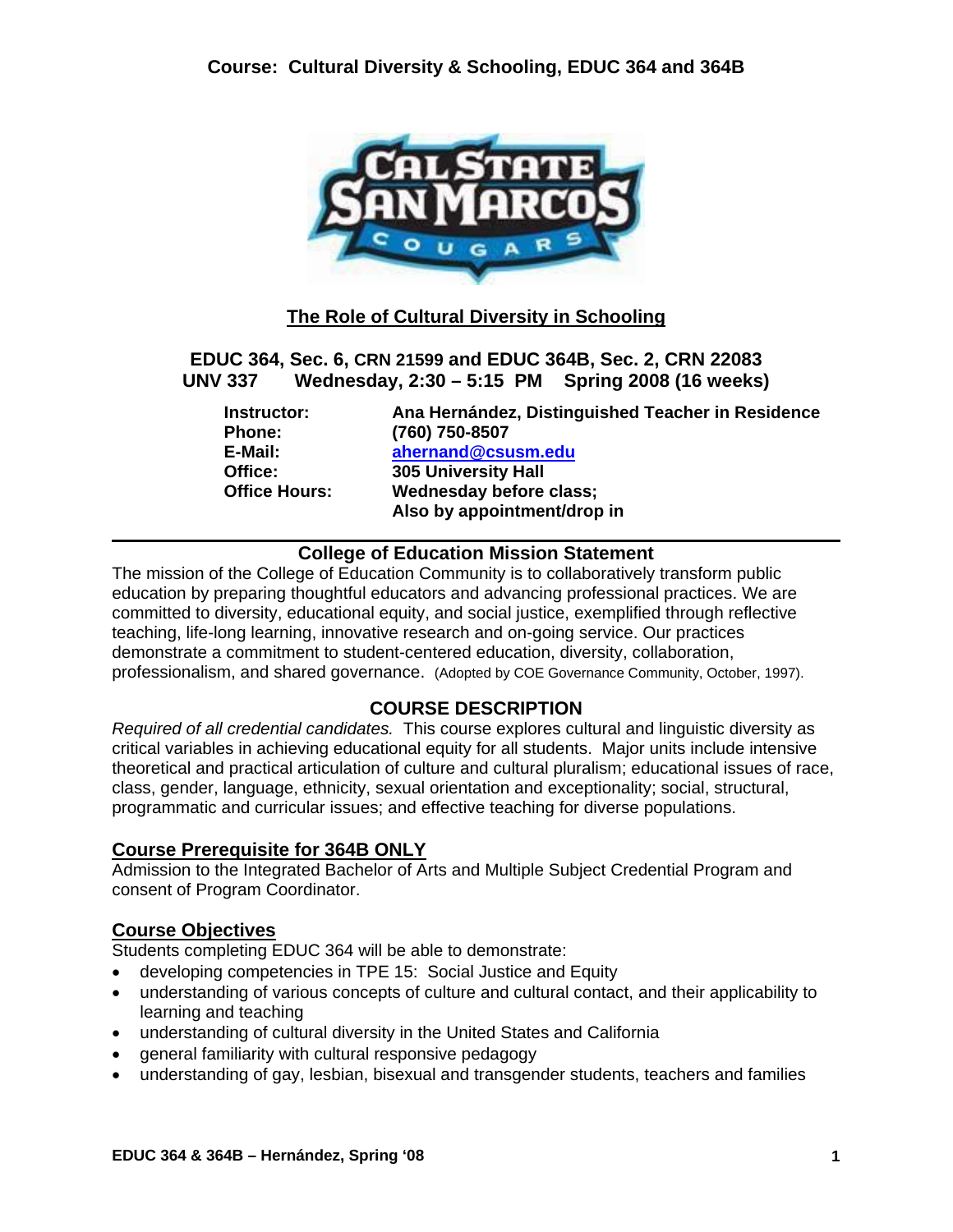### **Required Texts**

Nieto, S. (2008). *Affirming Diversity: The Sociopolitical Context of Multicultural Education*. Fifth Edition. Boston, MA: Pearson Education, Inc. ISBN-10: 0-205-52982-8

Spring, J. ( 2007). *Deculturalization and The Struggle for Equality*. Fifth Edition. New York: The McGraw Hill Companies, Inc. ISBN–10: 0-07-313177-6 **Course Reader** - instructor will email articles (articles will become available throughout the course)

#### **College of Education Attendance Policy**

Due to the dynamic and interactive nature of courses in the College of Education, all students are expected to attend all classes and participate actively. At a minimum, students must attend more than 80% of class time, or s/he **may not receive a passing grade** for the course at the discretion of the instructor. Individual instructors may adopt more stringent attendance requirements. Should the student have extenuating circumstances, s/he should contact the instructor as soon as possible. (*Adopted by the COE Governance Community, December, 1997*).

#### **Students with Disabilities Requiring Reasonable Accommodations**

Students with disabilities who require reasonable accommodations must be approved for services by providing appropriate and recent documentation to the Office of Disable Student Services (DSS). This office is located in Craven Hall 5205, and can be contacted by phone at (760) 750-4905, or TTY (760) 750-4909. Students authorized by DSS to receive reasonable accommodations should meet with their instructor during office hours or, in order to ensure confidentiality, in a more private setting.

#### **Authorization to Teach English Learners**

This credential program has been specifically designed to prepare teachers for the diversity of languages often encountered in California public school classrooms. The authorization to teach English learners is met through the infusion of content and experiences within the credential program, as well as additional coursework. Students successfully completing this program receive a credential with authorization to teach English learners. *(Approved by CCTC in SB 2042 Program Standards, August 02)*

### **COURSE REQUIREMENTS**

### **Assignments / Due Dates / Points Possible**

**Note: The following is a concise explanation of tentative assignments for this course. If there is a strong possibility that the instructor needs to modify some of these assignments to meet the needs of the class, all students will be kept aware of any changes well in advance of any due date.** 

**1. Profession Disposition: Attendance, Punctuality, & Class Participation 10 points** The purpose is for students to be well prepared for course sessions and participate in activities and assignments. These Personal Disposition points are awarded at the instructor's discretion. At a minimum, students must attend more than 80% of class time, or s/he **may not receive a passing grade** for the course. Should the student have extenuating circumstances, s/he should contact the instructor as soon as possible. *Notification of absence does not warrant an excuse.*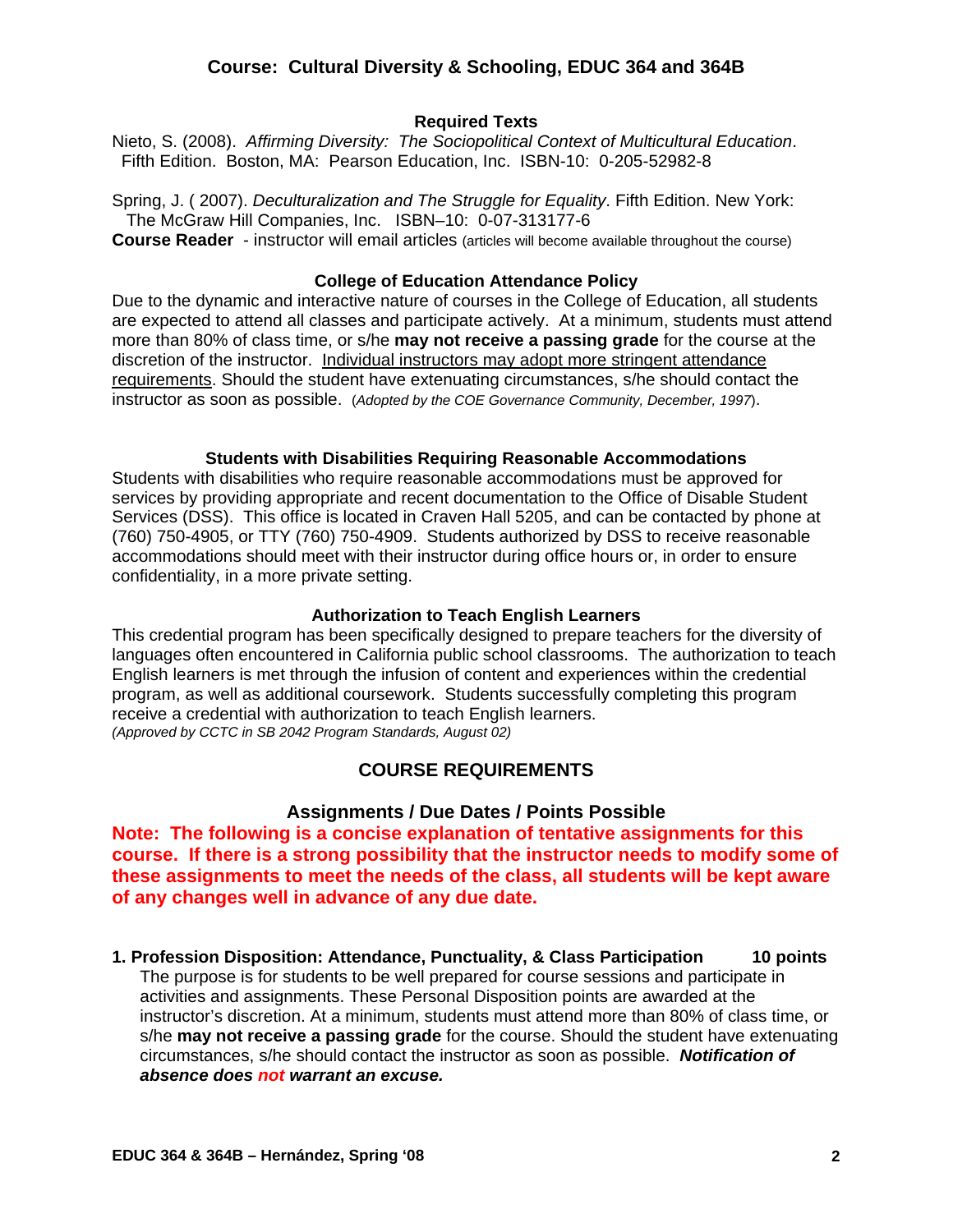## **Course: Cultural Diversity & Schooling, EDUC 364 and 364B**

- **1**. Missing more than one class meeting will result in the reduction of one letter grade.
- **2.** Arriving late/leaving early on more than 2 occasions will be equivalent to an absence.
- **3.** Serious illness and emergency situations will be considered on a case-by-case basis for extenuating circumstances.
- **4**. Student may negotiate to make up one absence.

Because this course is a prerequisite to professional certification in the COE, students are expected to demonstrate behavior consistent with a professional career and adhere to attendance policy.

#### **2. Weekly Readings/Discussion Board on WebCT6 20 points**

a. **Weekly Readings**: In order to have the type of class discussions that this course requires, it is crucial that students read the material before class. In order to receive participation points for the week, students must come prepared to class with a synthesis of key points of the week's reading and your personal thoughts/similar experiences of the featured case studies in the chapters.

b. **Weekly Discussion Board**: After our weekly course sessions, you will be asked to write a reflection and post on the discussion board in WebCT6. Each reflection will be at least 150 words in length and will cover a variety of topics including; a reflection of your learning experiences, a response to a class readings/discussions, and/or critique of a film. You will also respond to at least 2 peer entries.

#### **DUE: Throughout the Spring semester**

 **Weekly discussion boards will close when the new week's questions are posted. One point for your entry and one point for responding to 2 or more classmates. IMPORTANT: You will not be able to make up a missed discussion board once it is closed.** 

#### **3. Personal History of Otherness 24 points**

#### By researching and studying one's relationship to the eight categories of typical "otherness" in U.S. society, it is possible for us to gain an appreciation about ourselves as individuals and our many similarities and differences. In this assignment you are to write one page for each category about your relationship to "otherness" in terms of race, gender, religion, sexual orientation, socioeconomic status, age, physical or mental ability, and language. Reflect on your own experiences in terms of your social context, your family background, and other factors determined by your own circumstances and upbringing. Rank the eight categories from most important to least important in regards to who you are as an individual. Be prepared to discuss your assignment within a larger class dialogue. More detailed directions and rubric for grading assignment will be given in class.

#### **DUE February 13: Completed Draft with half page for all sections; DUE March 26: Final Copy – one page for all sections**

#### **4. Group Reading Facilitation** (Spring Textbook) **12 points**

In small groups, students will lead a 20-30 minute discussion of a chapter from the Spring book. This discussion should promote critical thinking, varied perspectives and an attempt to connect the past to the present in our schools. Students will share additional resources found related to the chapter. Group provides a 1 page summary of the chapter highlights to the class. More detailed directions and rubric for grading assignment will be given in class. **DUE: 2/27, 3/5, or 3/12 (various dates - depending on the day your group facilitates the chapter)**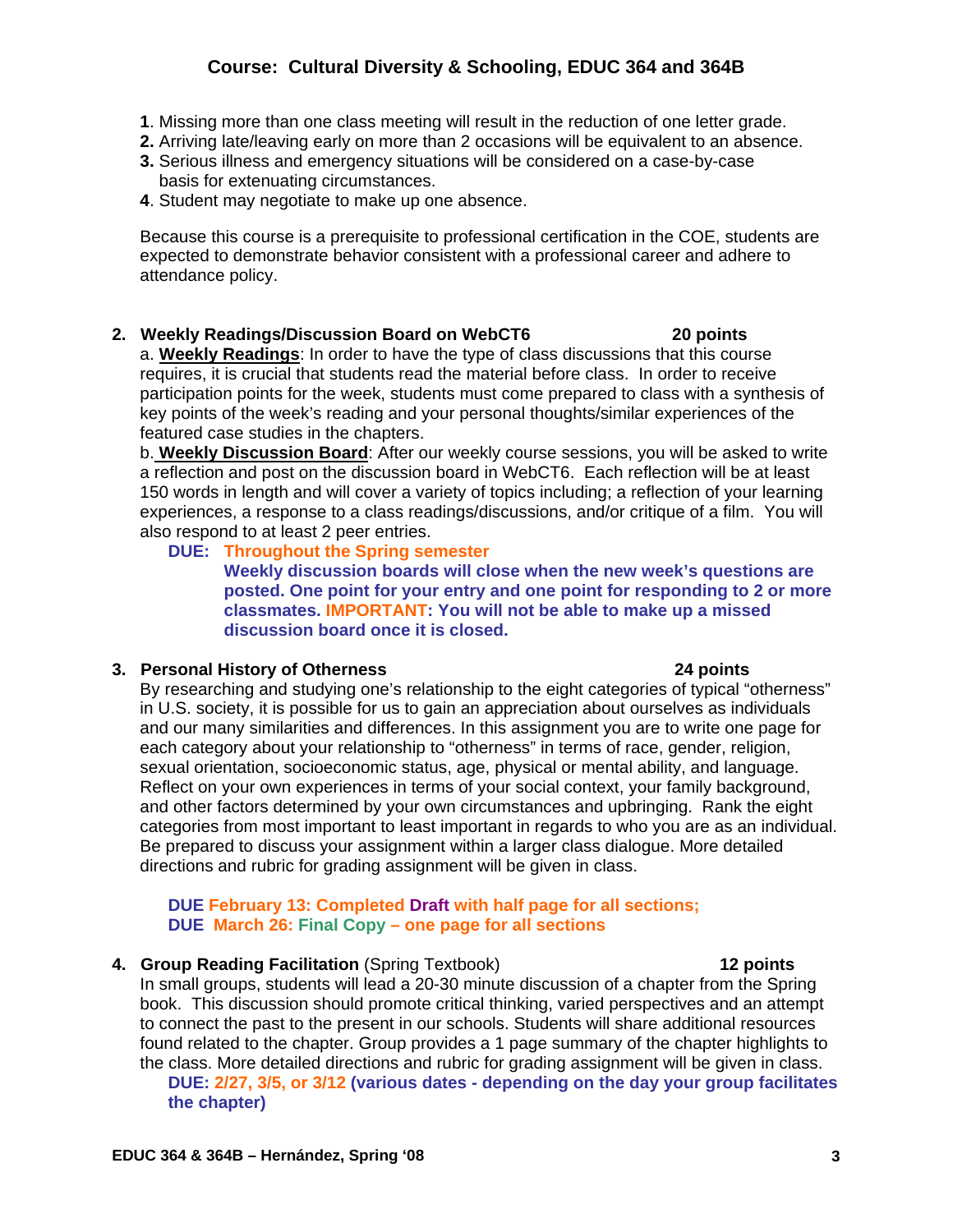.

## **Course: Cultural Diversity & Schooling, EDUC 364 and 364B**

## **5. School Diversity Assessment 24 points**

In small groups, students will provide a research-based assessment of three or more schools from the same district and grade span. This will be a comparison of academic achievement, qualified staff, community resources, and parental involvement at the sites. The final project could be a PowerPoint, movie, poster, or some other type of creative way to present the information. More detailed directions, examples, and rubric for grading assignment will be given in class.

 **DUE: 4/9, 4/16, 4/23, 4/30, or 5/7 (various dates - depending on the day your group presents the project to the class)** 

## **6. My Diversity Action Plan (Class final) 10 points**

As a way to synthesize all of the information that has been learned in the semester, students will create a personal diversity action plan that will discuss how each future teacher will personally address the achievement gap and promote learning for all students. Plans will be shared in class, if time permits. More detailed directions and rubric for grading assignment will be given in class.

 **DUE: May 7th - Last day of class!**

### **Grading Standards**

All assignments are due on the dates indicated below. **Assignments turned in late will not receive full credit.** They must be typewritten, and should reflect university level composition.

The following grading scale will be used:

| $93 - 100$ |    | $77 - 79$    | C+ |
|------------|----|--------------|----|
| $90 - 92$  | А- | $73 - 76$    | C. |
| $87 - 89$  | B+ | $70 - 72$    | С- |
| $83 - 86$  | R  | $60 - 69$    | m  |
| $80 - 82$  | R- | $59 -$ below |    |

*Note: Students taking EDUC 364 as a prerequisite for teacher credential and graduate programs are reminded that the College of Education requires completion of this course with a grade of C+ or higher.* 

### **All University Writing Requirement**

Every course at the university must have a writing requirement of at least 2500 words. The Personal History of Otherness should fulfill this requirement for the course. Writing will include content that is focused and cohesive, as well as free of grammatical, spelling, punctuation, and capitalization errors. The Writing Center provides tutoring for students at all stages of the writing process. The center also offers computers and resources on writing. Please, contact the center at KEL 1103 or at (760) 750-4168, www.csusm.edu/writing\_center.

## **CSUSM Academic Honesty Policy**

"Students will be expected to adhere to standards of academic honesty and integrity, as outlined in the Student Academic Honesty Policy. All written work and oral presentation assignments must be original work. All ideas/materials that are borrowed from other sources must have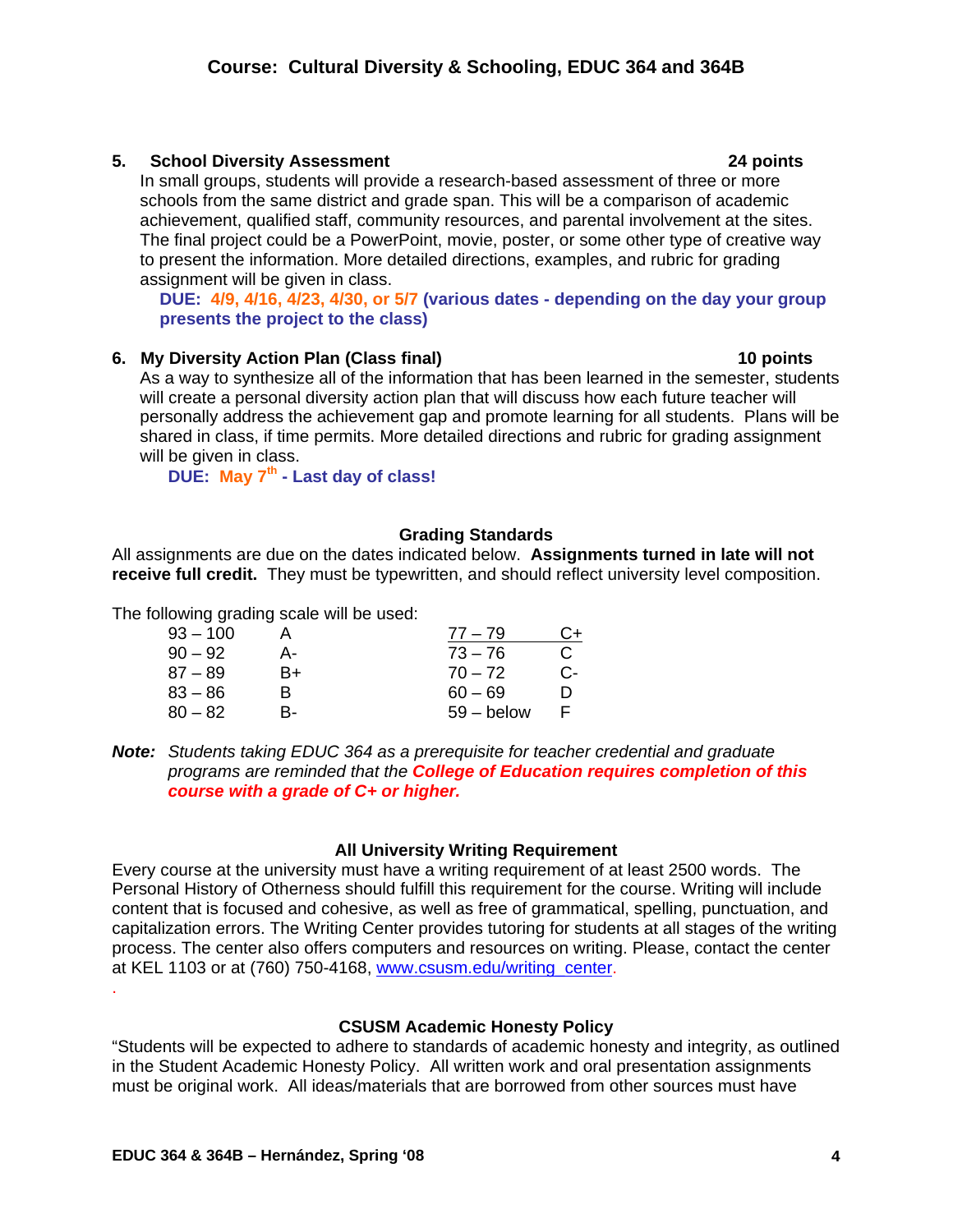appropriate references to the original sources. Any quoted material should give credit to the source and be punctuated with quotation marks.

Students are responsible for honest completion of their work including examinations. There will be no tolerance for infractions. If you believe there has been an infraction by someone in the class, please bring it to the instructor's attention. The instructor reserves the right to discipline any student for academic dishonesty in accordance with the general rules and regulations of the university. Disciplinary action may include the lowering of grades and/or the assignment of a failing grade for an exam, assignment, or the class as a whole."

Incidents of Academic Dishonesty will be reported to the Dean of Students. Sanctions at the University level may include suspension or expulsion from the University.

## **Plagiarism:**

As an educator, it is expected that each student will do his/her own work, and contribute equally to group projects and processes. Plagiarism or cheating is unacceptable under any circumstances. If you are in doubt about whether your work is paraphrased or plagiarized see the Plagiarism Prevention for Students website http://library.csusm.edu/plagiarism/index.html. If there are questions about academic honesty, please consult the University catalog.

## **GENERAL CONSIDERATIONS**

#### **Use class time effectively**

### **Interact professionally and collaborate responsibly with your colleagues**

Teacher education is a professional preparation program and students will be expected to adhere to standards of dependability, respect, academic honesty, and writing achievement. Please maintain a safe environment for discussion and learning. Students can express their varying viewpoints and still maintain respect for all voices. Take appropriate individual responsibility for your own learning in a democratic, collaborative, and reciprocal-learning environment. *Refrain from using laptops and other electronic devices for personal use during class.* The use of computers is strictly for our class purposes and when deemed appropriate.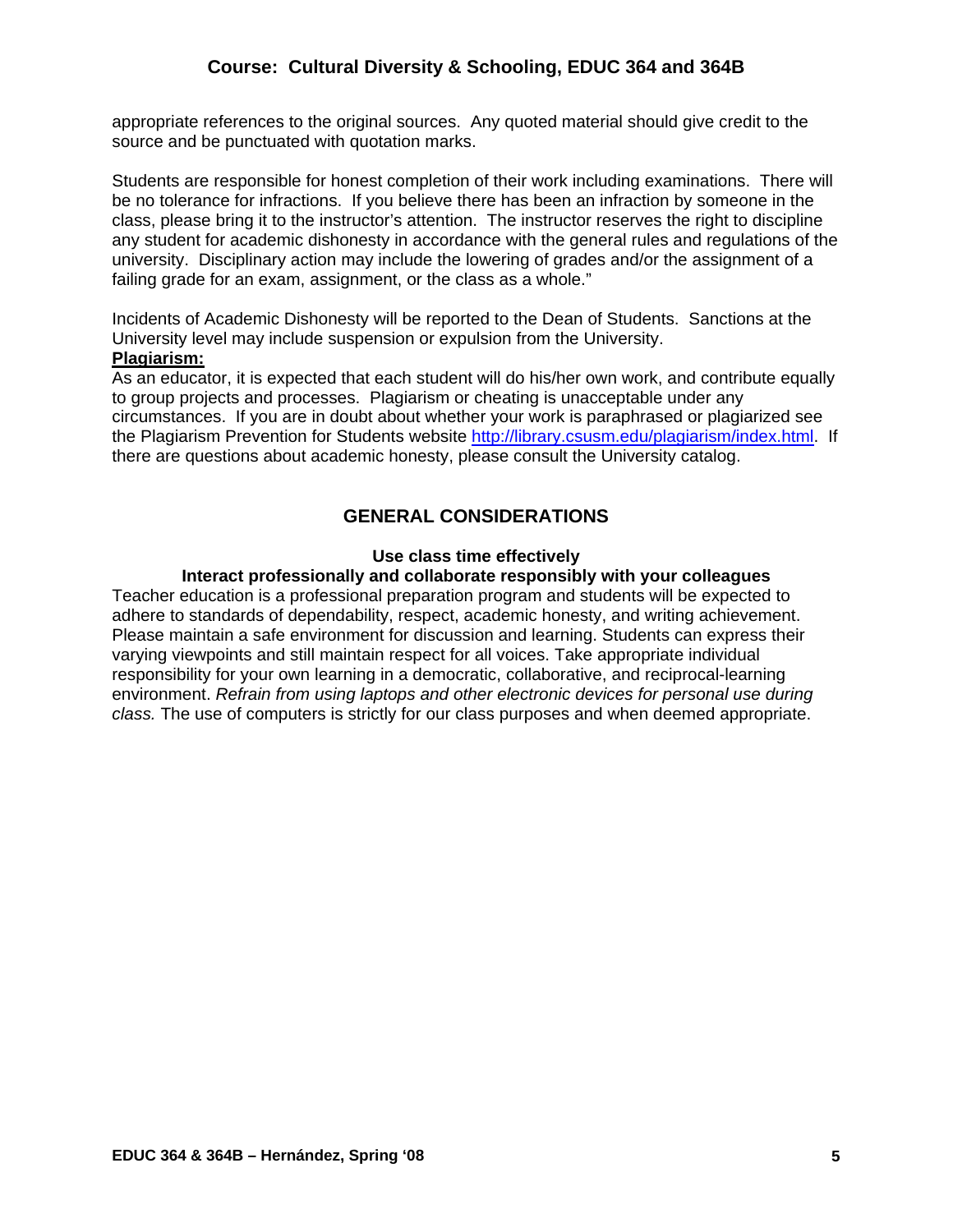# **TENTATIVE WEEKLY READINGS / ACTIVITIES**

**As I like to take advantage of the strengths and challenges that each individual class may have, there may be revisions on how the readings will progress. I will keep everyone well-informed of any changes of dates, additional articles, or deletions.** 

| <b>Date</b>                       | <b>Topic</b>                                                                                                                                                                                                                                                                                           | <b>Readings &amp; Assignments Due</b>                                                                                                                                                                                 |
|-----------------------------------|--------------------------------------------------------------------------------------------------------------------------------------------------------------------------------------------------------------------------------------------------------------------------------------------------------|-----------------------------------------------------------------------------------------------------------------------------------------------------------------------------------------------------------------------|
| Session 1<br>Wed., Jan. 23        | Introductions / Syllabus Overview<br>$\bullet$<br>Journal Formats & Discussions<br>$\bullet$<br>Conceptions/Misconceptions of Culture<br>$\bullet$<br>Sociopolitical Context of MC Education<br>$\bullet$<br><b>Cultural Issues in Education and Society</b><br>$\bullet$                              | Bring copy of syllabus<br>Nieto: Ch 1 (Sociopolitical)<br><b>Due: Discussion Board after class.</b>                                                                                                                   |
| <b>Session 2</b><br>Wed., Jan. 30 | <b>Cultural Terms</b><br>$\bullet$<br>Complexity of Identity<br>$\bullet$<br><b>Assignment Introduction: Personal</b><br>$\bullet$<br><b>History of Otherness</b>                                                                                                                                      | Nieto: Ch 2 (Terminology)<br>Tatum: "The Complexity of Identity"<br><b>Due: Discussion Board after class.</b>                                                                                                         |
| <b>Session 3</b><br>Wed., Feb. 6  | MC Ed. & School Reform<br>$\bullet$<br>Movie: Shadow of Hate (History of<br>$\bullet$<br>Racism and Discrimination in US)                                                                                                                                                                              | Nieto: Ch 3 (School Reform)<br><b>Due: Discussion Board after class.</b>                                                                                                                                              |
| <b>Session 4</b><br>Wed., Feb. 13 | Personal History of Otherness Activity<br>$\bullet$<br><b>Assignment Introduction &amp; create</b><br>$\bullet$<br>groups: Group Reading Facilitation<br>(Spring Textbook)<br>Framework for MC Ed.<br>$\bullet$<br>Racism, Discrimination, Expectation of<br>$\bullet$<br><b>Students' Achievement</b> | Nieto: Ch 4 (Discrimination)<br><b>Due: Discussion Board after class.</b><br><b>Due: DRAFT for Personal History</b><br>of Otherness                                                                                   |
| <b>Session 5</b><br>Wed., Feb. 20 | Spring text groups meet in class<br>$\bullet$<br>Curriculum, Pedagogy, & Climate<br>$\bullet$                                                                                                                                                                                                          | Spring: Read your group's chapter<br>Nieto: Ch 5 (School Structure/Org)<br><b>Due: Discussion Board after class.</b>                                                                                                  |
| <b>Session 6</b><br>Wed., Feb. 27 | Spring Text Facilitation: Chapters 1 & 2<br>$\bullet$<br>Influence of Culture on Learning<br>$\bullet$<br><b>Culturally Relevant Teaching</b><br>$\bullet$<br><b>Assignment Introduction: School</b><br>$\bullet$<br><b>Diversity Assessment Project</b>                                               | Nieto: Ch 6 (Cultural Identity)<br>Spring: Ch 1 (Anglo-Am.) &<br>Ch 2 (Nat. Am.)<br>Due: 1 page summary for Spring<br>chapter, if your group facilitates.<br><b>Due: Discussion Board after class.</b>                |
| <b>Session 7</b><br>Wed., Mar. 5  | Spring Text Facilitation: Chapters 3 & 4<br>$\bullet$<br>Linguistic Diversity in US Classrooms<br>$\bullet$<br>Second Language Acquisition Theories<br>$\bullet$<br>Groups & Topics Decided for School<br>$\bullet$<br>Diversity Project - groups meet                                                 | Nieto: Ch 7 (ELLs)<br>Spring: Ch 3 (African Am.) &<br>Ch 4 (Asian Am.)<br>Due: 1 page summary for Spring<br>chapter, if your group facilitates<br><b>Due: Discussion Board after class.</b>                           |
| <b>Session 8</b><br>Wed., Mar. 12 | Spring Text Facilitation: Chapters 5 & 6<br>$\bullet$<br><b>Factors Affecting Academic Achievement</b><br>$\bullet$<br>for Students of Color<br>The Immigrant Experience<br>$\bullet$<br>School Diversity Project - groups meet<br>$\bullet$                                                           | Nieto: Ch 8 (School Achievement)<br>Spring: Ch 5 (Hispanic Am.) &<br>Ch 6 (Civil Rights)<br><b>Due: 1 page summary for Spring</b><br>chapter, if your group facilitates.<br><b>Due: Discussion Board after class.</b> |
| <b>Session 9</b><br>Wed., Mar. 19 | <b>Computer Lab (TBA): Continue</b><br>$\bullet$<br>research & data collection for School<br><b>Diversity Assessment Project</b>                                                                                                                                                                       | Due: Data tables for your project<br>due after lab session                                                                                                                                                            |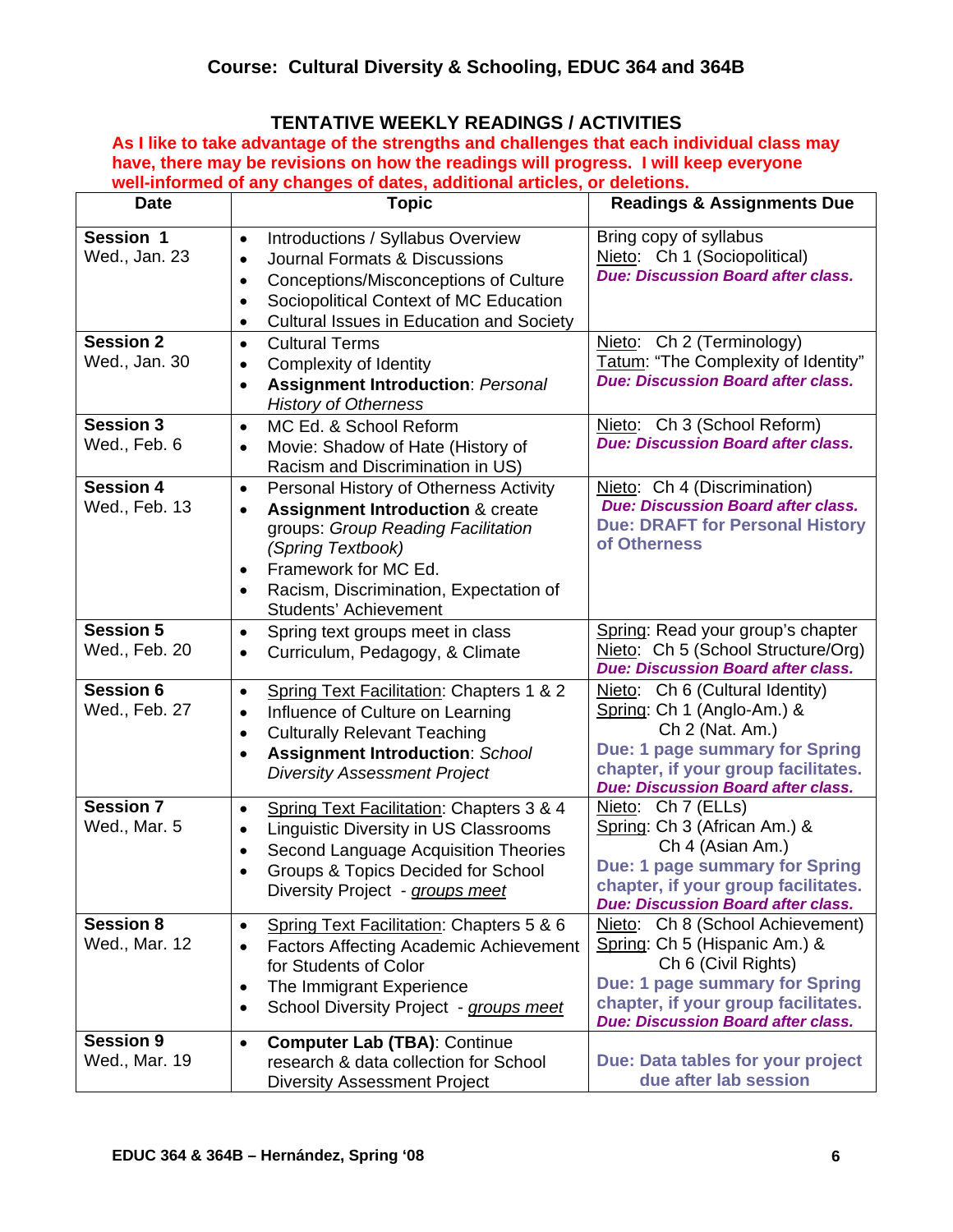# **Course: Cultural Diversity & Schooling, EDUC 364 and 364B**

| <b>Session 10</b><br>Wed., Mar. 26 | <b>Assignment Introduction: My Diversity</b><br>$\bullet$<br>Action Plan (Final for class)<br>School Diversity Project - groups meet<br>$\bullet$<br>Learning from Students<br><b>Families &amp; Communities</b>   | Nieto: Ch 9 (Identity & Learning)<br><b>Due: Discussion Board after class.</b><br><b>Due Final Copy: Personal</b><br><b>History of Otherness</b>                                                         |
|------------------------------------|--------------------------------------------------------------------------------------------------------------------------------------------------------------------------------------------------------------------|----------------------------------------------------------------------------------------------------------------------------------------------------------------------------------------------------------|
| Mar. 31 - Apr. 4                   | <b>SPRING BREAK - @</b>                                                                                                                                                                                            | <b>Enjoy!!!!</b>                                                                                                                                                                                         |
| <b>Session 11</b><br>Wed. Apr. 9   | <b>Presentation: School Diversity Project</b><br>$\bullet$<br><b>Gender Biases</b><br>Schooling Experiences of Lesbian, Gay,<br>$\bullet$<br><b>Bisexual and Transgender Youth</b><br>Movie: LGBT Youth & Families | Nieto: Ch 10 (Adapt Curriculum)<br>Elsbree & Halcón: "50 Ways to Call Your Lover"<br><b>Due: School Diversity Project, if</b><br>your group presents today.<br><b>Due: Discussion Board after class.</b> |
| <b>Session 12</b><br>Wed. Apr. 16  | <b>Presentation: School Diversity Project</b><br>$\bullet$<br><b>Multicultural Education in Practice</b><br>$\bullet$<br>Movie & discussion: We Speak America<br>$\bullet$                                         | Nieto: Ch 11 (Affirming Diversity)<br><b>Due: School Diversity Project, if</b><br>your group presents today.<br><b>Due: Discussion Board after class.</b>                                                |
| <b>Session 13</b><br>Wed. Apr. 23  | <b>Presentations: School Diversity Project</b><br>$\bullet$<br><b>Creating Equitable Learning</b><br>$\bullet$<br>Environments                                                                                     | <b>Ladson-Billings: "Culturally</b><br><b>Relevant Teaching"</b><br><b>Due: School Diversity Project, if</b><br>your group presents today.<br><b>Due: Discussion Board after class.</b>                  |
| <b>Session 14</b><br>Wed. Apr. 30  | <b>Presentations: School Diversity Project</b><br>$\bullet$<br>Movie & discussion: So They May Speak<br>$\bullet$                                                                                                  | <b>Due: School Diversity Project, if</b><br>your group presents today.<br><b>Due: Discussion Board after class.</b>                                                                                      |
| <b>Session 15</b><br>Wed. May 7    | <b>Presentations: School Diversity Project</b><br>$\bullet$<br>Be prepared to share your Diversity<br>Action Plan - Final for class<br><b>Course Evaluations</b>                                                   | Due: School Diversity Project, if<br>your group presents today.<br><b>Due: My Diversity Action Plans</b>                                                                                                 |